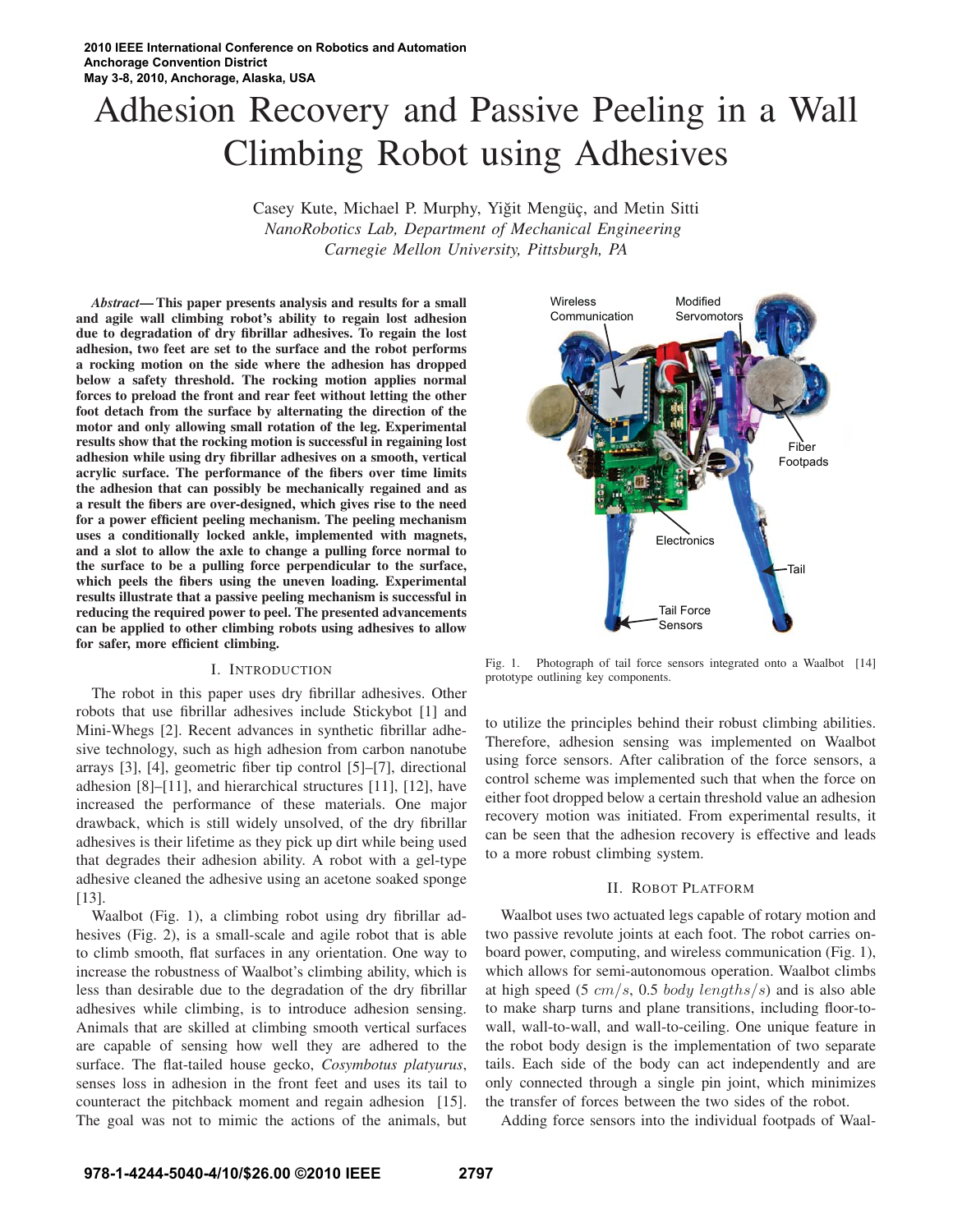

Fig. 2. Scanning electron microscope image of the polyurethane elastomer dry fibrillar adhesives used on Waalbot.

bot would be a challenging task due to the difficulties of adding instrumentation to each of the six feet, which continuously rotate. Instead, a force sensor at the end of each of the robot's tails was added. The tails are more easily instrumented due to their proximity to the electronics and their static configuration. The sensors are able to capture the same force information as footpad sensors would because the tail is used as a support during stepping (Fig. 4). The force on the tail is directly proportional to the adhesion force of the attached foot [14], which can be proved by summing the forces in the Y direction in Fig. 4, setting them equal to zero, and simplifying, which is outlined explicitly in section IV as Eq. (5).



Fig. 3. Plot of experimental preload versus the maximum adhesion for elastomer fibers on an acrylic surface. Adhesion saturates at higher preloads. The dashed lines represent the ratio of the preload to adhesion for various climbing surface orientations [14]. The stars denote the steady state operation point for any given orientation. The hexagon denotes the characteristic location on the performance curve that is reached after rocking. The arrows denote the decrease in adhesion ability due to a misstep or dirt on the adhesive.

## III. ADHESION DEGRADATION

Over time, the maximum attainable adhesion of the dry synthetic gecko fibers decreases [10]. This can be due to dirt contamination, fiber failure, or climbing surface changes, which all can decrease the amount of effective contact area. To mitigate this problem, the fibrillar adhesives can be overdesigned for adhesion performance so that even when the

degradation occurs, the steady state operating point of the adhesives does not fall below the required adhesion. However, at the beginning of service, when the fibrillar adhesives are overly strong, the robot would be required to use an unreasonable amount of power to remove the adhesive from the surface. To reduce this problem, a peeling mechanism was introduced to reduce the power required to remove the adhesive on the surface, a technique that is used by geckos [16], [17].

To determine the maximum amount of adhesion that can be regained, a plot of the ratio lines, ratio of preload to adhesion forces, for varying surface slopes, can be superimposed on the performance curves, which exhibit the adhesive response of the fibers due to varying preloads. The intersection of a ratio line and a performance curve (stars in Fig. 3) indicates the steady state operating preload and adhesion force for the specific surface slope and adhesive ability [14]. One way to regain lost adhesion is to increase the preload to move further up the performance curve and attain more adhesion (hexagon in Fig. 3). In the steps after adhesion regain, the adhesive's location on the performance curve will move back to the steady state operating point. If another misstep or dirt continues to decrease the effective contact area, the performance will again degrade to a point lower than the steady state operating point. Another way to regain adhesion, which is easier to implement, is to use a constant preload value when rocking, which allows more fibers to contact the surface in a stochastic process. When the adhesion performance drops below a safe level of adhesion, the adhesion regain protocol will be initiated. However, there exists a limit to which attempting to mechanically regaining the adhesion will no longer work. This can happen when there is so much dirt on the adhesive that there is not enough contact area. This could be fixed by cleaning the fibers, a very effective method [18]. However, if the degraded adhesion is due to fiber failure, it is not possible to regain the lost contact area unless a new fiber set is manufactured.

# IV. ADHESION RECOVERY FORCE ANALYSIS

It has been well documented that the synthetic dry fibrillar adhesives are pressure sensitive [14], [16]. Thus, an increase in the preload force will generally increase the adhesion exhibited by the adhesives (Fig. 3). When dangerously low adhesion is sensed, a rocking protocol is used to iteratively preload the front and rear feet. Using Fig. 4, the relationship between the normal forces acting on the footpads and the motor torque can be found. By first examining Fig. 4(a), the system of equations is

$$
\sum F_X = 0 = F_{FX} + F_{RX} + R_X
$$

$$
\sum F_Y = 0 = F_{FY} + F_{RY} + R_Y
$$

$$
\sum M_A = 0 = T_{motor} - (F_{RY} - F_{FY})(\frac{d_{step}}{2})
$$

$$
+ (-F_{RX} - F_{FX})d_Y
$$
(1)

where  $F_{RX}$  and  $F_{FX}$  are the rear and front shear forces, respectively, in the X direction.  $F_{RN}$  and  $F_{FN}$  are the rear and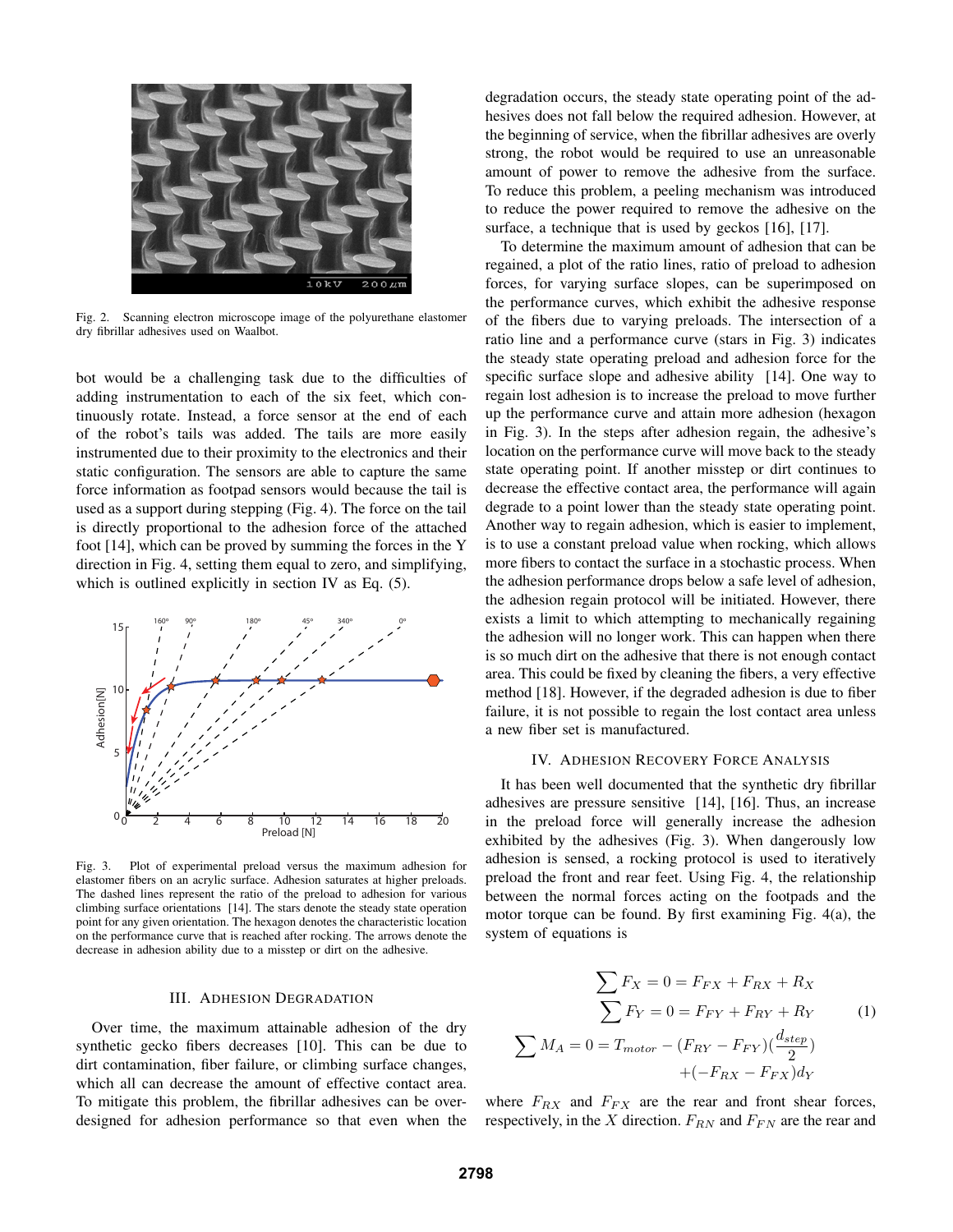front forces, respectively, in the normal, Y, direction.  $T_{motor}$ is the torque applied by the motor during rocking.  $R_X$  and  $R<sub>Y</sub>$  are the reaction forces from the robot body in the x- and y-directions, respectively.  $d_{step}$  is the distance between the center of the two feet and  $d_Y$  is the distance from the center of the servo horn to the surface.



Fig. 4. Free body diagrams of a single side of the robot. a) One leg, showing the forces present during a rocking motion on a surface at angle  $\psi$  where the front foot is pressed against the surface and the rear foot is being pulled; b) One side of the robot body.

By next examining Fig. 4(b), the reaction forces in Eq. (2),  $R_X$  and  $R_Y$ , can be evaluated, from the sum of forces

$$
\sum F_X = 0 = -R_X - W_X
$$

$$
\sum F_Y = 0 = F_T - R_Y - W_Y
$$

$$
\sum M_A = 0 = -T_{motor} + F_T L_T
$$
(2)

$$
-W_Y L_{xcg} - W_X L_{ycg}
$$

where  $W_X$  and  $W_Y$  are the components of the weight in the xand y-directions, respectively.  $L_T$  is the distance between the tail point of contact and the center of the servo horn.  $L_{xca}$  and  $L_{ycg}$  are the distances from the center of gravity, where the weight acts, to the center of the servo horn and the climbing surface, respectively.

The relationship between the normal forces on the feet and the motor torque are found by substituting the expressions for the reaction forces from Eq. (3) into Eq. (2) and assuming that the shear forces on the feet are equal, which are shown to be independent of the motor torque to normal foot forces relationship in

$$
T_{motor} = (F_{FY} - F_{RY})(\frac{d_{step}}{2}) + W_X d_Y.
$$
 (3)

Then recognizing that the second term of Eq. (3) is constant as well as  $(\frac{d_{step}}{2})$ , the relationship between the motor torque and the normal forces can be simplified to

$$
T_{motor} = F_{FY} - F_{RY}.
$$
 (4)

From Eq. (4), the normal forces on the feet should always be in opposing directions, meaning that as one is being preloaded the other is being pulled from the surface (Fig. 5). As the motor



Fig. 5. Illustration showing the rocking process used to regain adhesion by reversing the normal forces loading to the feet. The forces are normal to the surface because the motor torque is never high enough to detach the magnets and allow the axle to move within the slot. a) Positive motor torque to preload the front foot while not allowing the rear foot to detach; b) Motor in reverse to preload the rear foot while the front foot stays adhered to the surface. The rotation of the leg has been greatly exaggerated.



Fig. 6. Experimental results showing the increase in adhesion from the dry fibrillar adhesives due to rocking. A: Front foot barely begins to touch surface; **B**: Front foot has made intimate contact with surface; **C**: Motor torque changing to transfer forces; D: Adhesion force of rear foot when a step is taken after the rocking.

torque is increased, the forces increase as well, which means the preload increases and yields more adhesion (Fig. 3). To provide experimental evidence for the effectiveness of rocking, two 50  $q$  load cells (GSO-50; Transducer Technologies) were used to measure the forces of both the rear and the front foot just before and during the rocking maneuver and while taking a forward step after rocking. The rear foot of the robot was placed on one load cell and the front foot made contact with the other load cell once rocking was initiated. Figure 6 shows experimental results where two feet were brought into contact with a horizontal surface by iteratively increasing the motor torque. The motor is then run in alternating directions to successively change the direction of the normal forces on each foot. Finally, a forward step off of the test surface is done to show the adhesion of the rear foot. As seen in Fig. 7, the rocking maneuver does transfer the forces between the two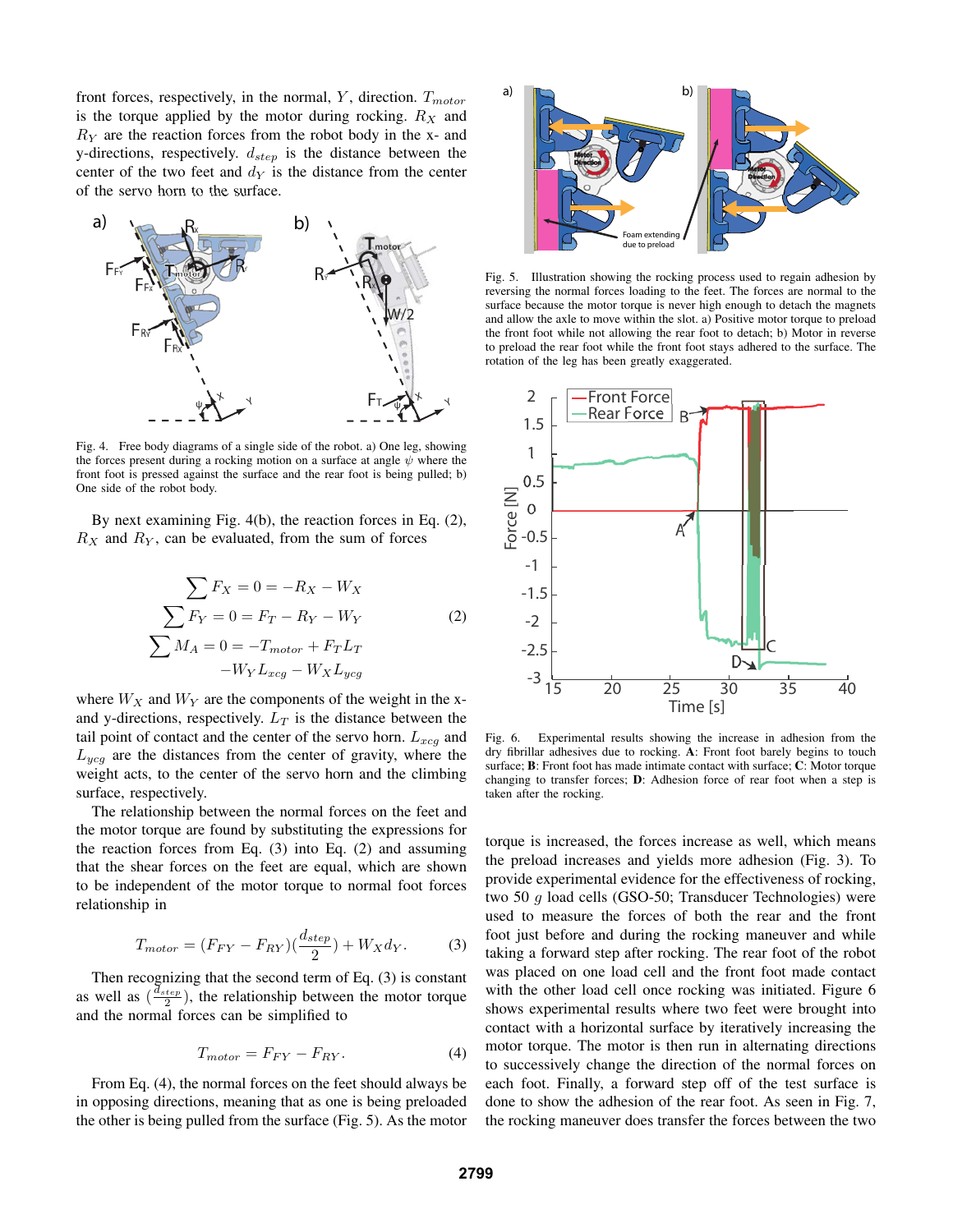feet. The first time the motor turns in reverse and the adhesion of the front foot is tested, negligible adhesion exists. During rocking, the normal force being applied to the feet, via the motor torque, is a constant. The adhesion of the front foot is observed to increase to 0.81 N.



Fig. 7. Experimental values for the force values of both the front and rear feet, with fibrillar footpads, during an adhesion recovery event. Negative force is adhesion, while positive force is a normal force pressing the footpad into the surface.

The force sensor on the tail can be used to understand the adhesion value, in the normal direction, of the front foot by combining Eq. (3) and Eq. (2) and assuming negligible friction at the tail.

$$
F_{FY} = \frac{F_T[L + \frac{d_{step}}{2}] + W_Y[\frac{d_{step}}{2} - L_{xcg}] + W_X[-2L_{ycg}]}{d_{step}}
$$
(5)

However, if  $T_{motor}$  is negative in Fig. 4(a), the tail force will be zero and polling the force sensor will not give information about the foot adhesion.

# V. PASSIVE PEELING MECHANISM

To help overcome the adhesive degradation problem, the fibrillar adhesive is over-designed. However, if the footpad adhesion is too strong for the motor to pull from the surface, the robot can become immobilized. Nature has demonstrated a solution to this issue. Many animals that use dry adhesion to climb, including geckos, detach their pads by peeling [16], [17]. Other wall-climbing robots successfully use peeling to reduce detachment forces. Geckobot and 4-bar robot use compliant footpads which peel passively [19]–[21], Tankbot passively peels the elastomer tread at the rear wheel [22], and Stickybot uses active toes to peel away from climbing surfaces [23]. Peeling requires much smaller forces than pulling in the normal direction because only small sections of the fibers are loaded at a time instead of loading all of the fibers at once. Designing a mechanism that enables Waalbot to switch to a peeling mode to detach the footpads, once a sufficient preload has been reached, allows the use of much stronger dry adhesives. The axle of each foot is held at the bottom of a slot by a magnet. This is done so that the front foot, while stepping, can be correctly preloaded. After the preload is met, which is set by the holding force of the magnets, the axle is free to move in the slot and change from a force normal to the surface to a parallel force, which unevenly loads the fiber footpads to allow for a power-efficient peeling.

# VI. ADHESION SENSOR SELECTION AND CALIBRATION

Piezoresistive force sensors (0.2" Interlink FSR) were chosen, due to their small mass and size, and ease of integration. These sensors were integrated into the electronics in a voltage divider configuration. The resistor value of 100 k $\Omega$  was selected to optimize the range of the output voltage from the sensor over the force range that the robot is able to produce at the tail (0–4 N), determined using the value of the maximum torque output from the servo and the moment arm between the servo and the tip of the tail. Tests were then run using a 50  $q$  load cell and a motorized stage with applied force values from 0–4 N and the sensor was characterized, and deemed acceptable, for linearity, repeatability, and drift.

# VII. ADHESION LEVEL RECOGNITION AND RECOVERY

The tail force sensors were integrated into Waalbot, and software was written to record and report the maximum tail force sensed during each forward step and while a positive motor torque was being applied during an adhesion regain event. An instrumented Waalbot was tested with magnetic footpads on a metal surface to investigate the reliability of the adhesion sensing. The adhesion reported by the force sensors when using the magnetic feet was observed to remain constant over many robot steps, indicating that the force sensors function as intended.

To gain knowledge about a reasonable adhesion threshold at which to initiate the adhesion regain protocol, Waalbot was commanded to climb vertically on a acrylic surface that had minor surface imperfections. The tail forces were recorded until the robot fell from the surface. The adhesion values recorded before the robot detached from the surface were taken as the safety threshold for the adhesion and was empirically set to be 0.325 N.

To regain adhesion, Waalbot brings two feet, on the side where adhesion was lost, into contact with the surface. The motor rotates forward with iteratively more torque, which first brings the forward foot into contact with the surface. Then the motor rotates forward and backward at a constant torque setting to preload and unload the feet without allowing either foot to completely detach from the surface (Fig. 5). Pressing back and forth between the attached feet engages increasingly more fibers and regains some of the adhesion to the surface that was lost. As seen in Fig. 8, the adhesion recovery action begins once the left foot force sensor value drops below the threshold of 0.325 N. After the adhesion recovery event, the robot exhibits regained adhesion during the subsequent steps.

## VIII. PEELING EXPERIMENT RESULTS

To test the effectiveness of the peeling mechanism, a single Waalbot servo was mounted above a 50  $q$  load cell. A leg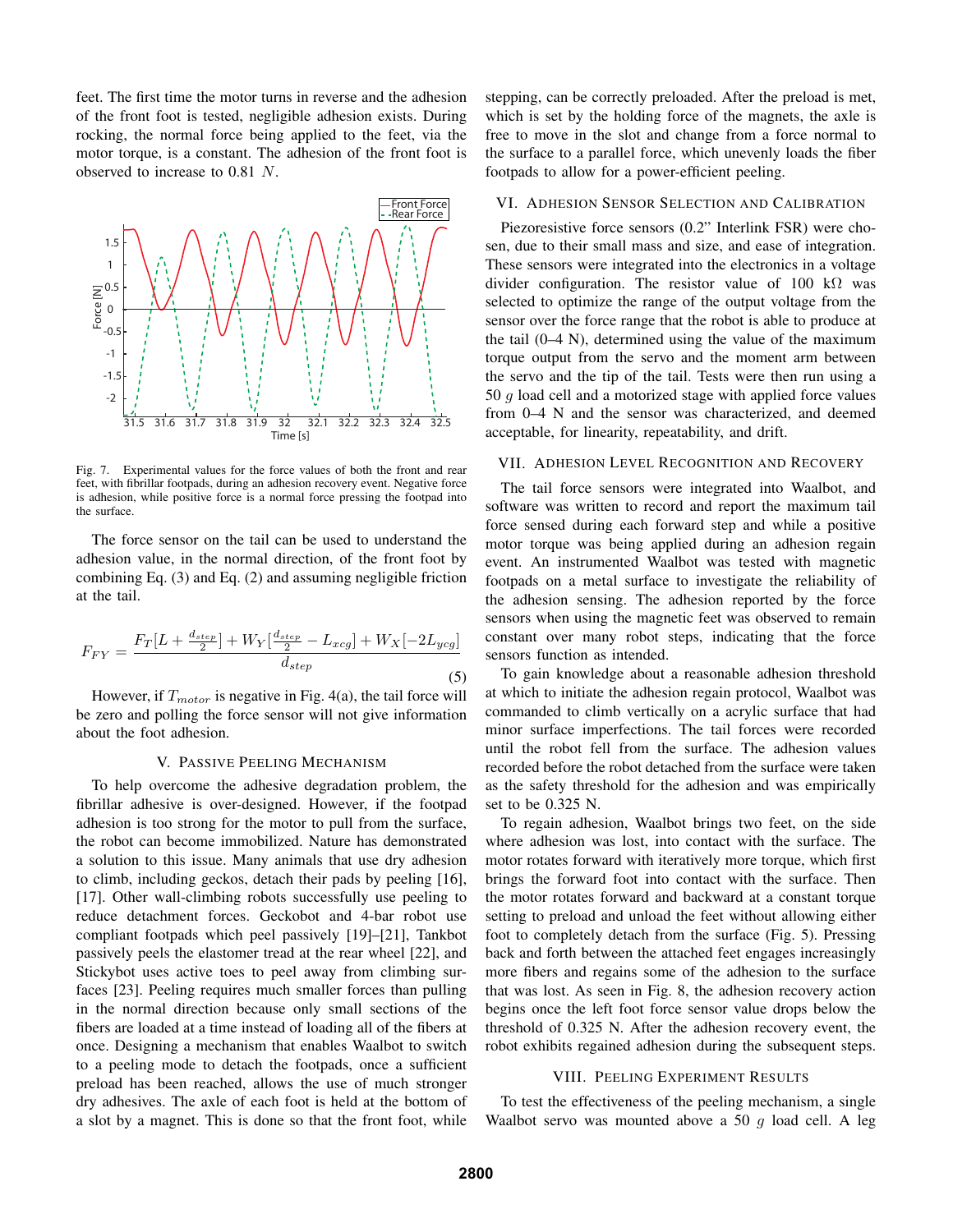

Fig. 8. Plot showing the experimental force values on the feet, covered with fibrillar adhesives, over many steps on a vertical wall as well as the increase in adhesion due to regain adhesion events. The force on the feet reduces as time continues. When the force on the tail sensor drops below 0.325 N, the regain adhesion event is triggered and the adhesion is then increased on the subsequent step.



Fig. 9. Illustration and photographs of the passively peeling ankle mechanism. a) The peeling force is normal to the surface during the preloading phase; b) After a threshold force is reached, the axle moves freely up a slot in the ankle, and the force vector rotates. The new direction of the peeling force causes the foot to peel from the posterior edge; c) Image of the locked axle showing uniform loading across the foam adhesive; d) Image of the peeling mechanism showing asymmetric loading, which causes the foam to peel from the posterior edge.

was attached to the servo and the footpad adhesive foam was preloaded to an acrylic surface, which was connected to the load cell. The servo then rotated forward, as if taking a step, and the force over time was monitored for the cases when the axle was glued in place to as to never allow for a change in the direction of the pull-off force and when the axle was free to move after the magnet threshold was exceeded. A 0.15  $\Omega$ resistor was placed between the power supply and the servo so that the current to the servo could be monitored while taking the step.

A passive peeling mechanism was implemented to maintain a minimalistic, scalable design. During preloading and detachment phases of a forward step, forces are transmitted through



Fig. 10. Experimental data for pulling off foam adhesive footpads using locked (normal force, no peeling) and unlocked (peeling) ankle axles. a) Force (top half of graph) and current (bottom half of graph) required to remove the foam adhesive from an acrylic surface; b) Amount of electrical power required to remove the foam adhesive (only the locked tests where the foam was fully removed from the surface were accounted for in the power calculation).

the axle in the direction normal to the surface, evenly stressing the rear footpads. This detachment method is effective in creating large preload forces on the front feet. However, once a certain preload is reached, it is no longer necessary for the rear feet to resist detachment. In the self-peeling design, permanent magnets hold the axle in a home position until the desired preload is reached. This preload threshold value is set by the holding strength of the magnets. If the feet detach from the climbing surface without reaching the threshold force, the ankle does not move within the slot (Fig.  $9(a,c)$ ). However, if the threshold force is reached before detachment, the magnets are pulled apart and the rear ankle's axle begins to move within the ankle slot (Fig. 9(b,d)). As the axle slides, the force vector on the ankle is rotated to be normal to the contact between the axle and the slot (Fig. 9(b)). The change in direction of the force causes the footpad to be asymmetrically loaded, resulting in peeling from the posterior edge forward as seen in Fig. 9(d). Since the footpad is rigid, this is not true peeling as seen in the gecko's toes. However, the asymmetric loading detaches the footpads with much lower force than loading in the normal direction, as seen in Fig. 10(a). The passive peeling design